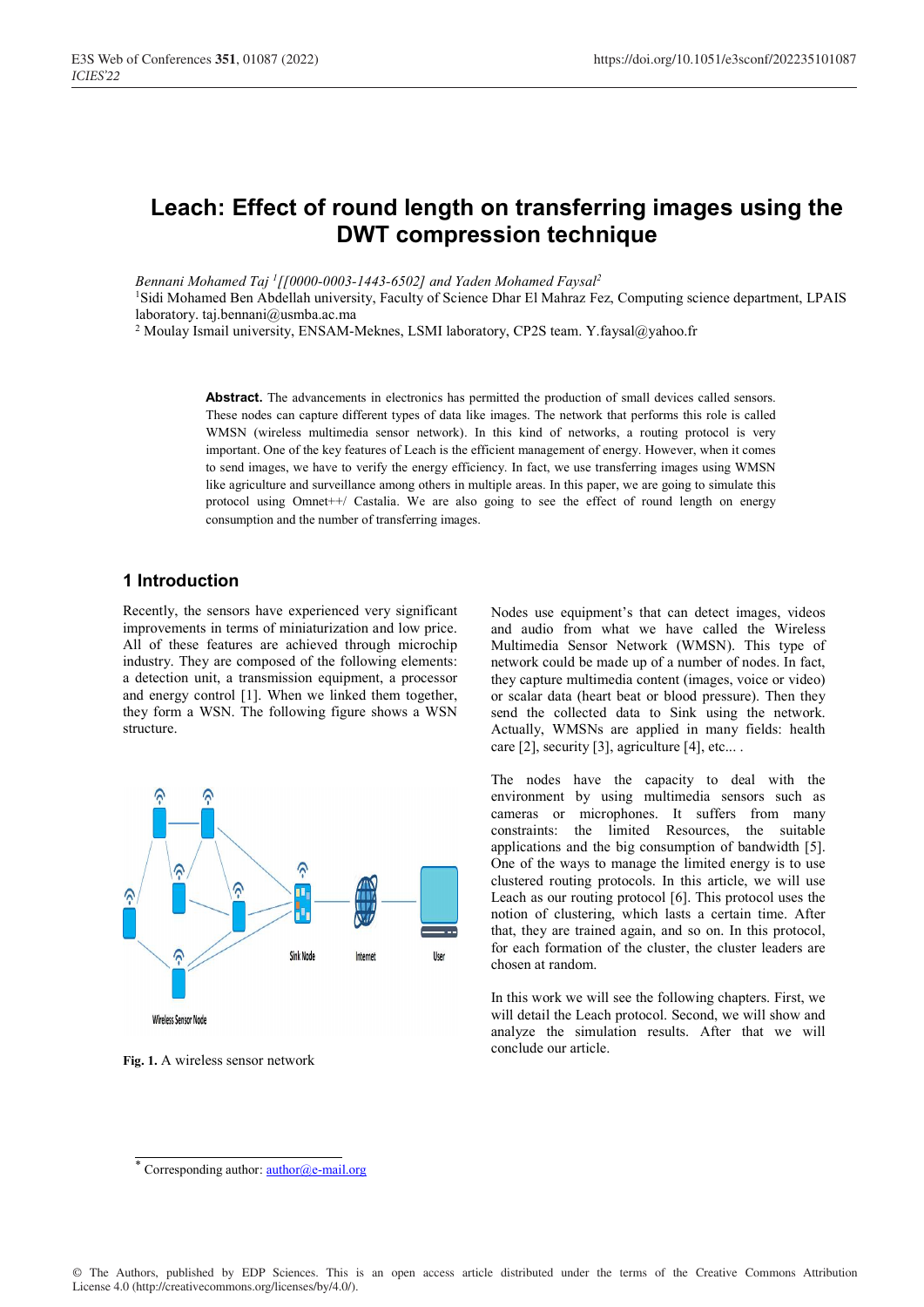## **2 Leach protocol**

The Leach routing protocol uses self-organizing and adaptive clustering. This routing protocol is very efficient in energy consumption. However, transmitting from the cluster-head to the sink in a hope poses problems such as congestion and packet loss. The following figure shows the transmission between the cluster-head (CH) and the sink. When creating each tower, this protocol follows the following steps: advertising phase, cluster configuration phase, schedule creation and data transmission.



**Fig. 2.** Leach routing protocol transmission

#### **2.1 Advertisement Phase**

In the creation of a cluster, each node will decide to be a CH or not by applying the formula 1. A node picks a random number between 0 and 1. The node decides to be a CH when the number is inferior to the threshold T(n).

$$
T(n) = \begin{cases} \frac{P}{1 - P*(\text{rmod} \cdot \overline{P})} & \text{if } n \in G \\ 0 & \text{otherwise} \end{cases}
$$
 (1)

In this formula, P is the probability of being chosen as a cluster head among all nodes, r is the actual round that has not been chosen as a cluster-heads in the last 1/P rounds.

If a node is not a Cluster-Head, It transmits a message that inform other nodes of its existence.

## **2.2** Cluster Set-Up Phase

After receiving the broadcasting message, the node will decide which cluster CH to join using a CSMA MAC. In this process, Cluster-heads are active.

#### **2.3 Creation of schedule**

After the CH receives signals from nodes that want to join the cluster. It creates a schedule for each node called TDMA. It allows each node to send its data in a predefined timing. Then, the TDMA is sent to the nodes that belongs to the concerned CH.

#### **2.4 Data Transmission**

After receiving the TDMA, the nodes that belong to each cluster transmit their packets to the CH. This transmission respects the timing defined by the TDMA. Then the cluster-Head transmits its data to the sink.

## **3 SIMULATION AND RESULTS**

#### **3.1 Application layer**

In our application, we transmit images randomly in the time. In addition, they process the captured images by compressing them before transmitting them. That is why, we used an application in the application layer to apply the compression/ decompression technique of Haar transform[7]. In transmission phase, we load images in gray. Then, we apply the Haar wavelet transform method for two levels on the image. Then, we divide the LL2 sub-band into 8×8 blocks, and we implement the quantization on each block. After that, we apply a threshold value. At the end, we apply the entropy coding (RLE) on each block. At the end, we transmit the vector of values with its meta-data to the Sink. Once it receives the packet, we use the quantization matrix to apply the inverse RLE. Then, we obtain the 8×8 matrix by using the inverse quantization process. When the sink receives all the packets, it applies the inverse the Haar wavelet transform method for two levels. The figure 4 shows this process.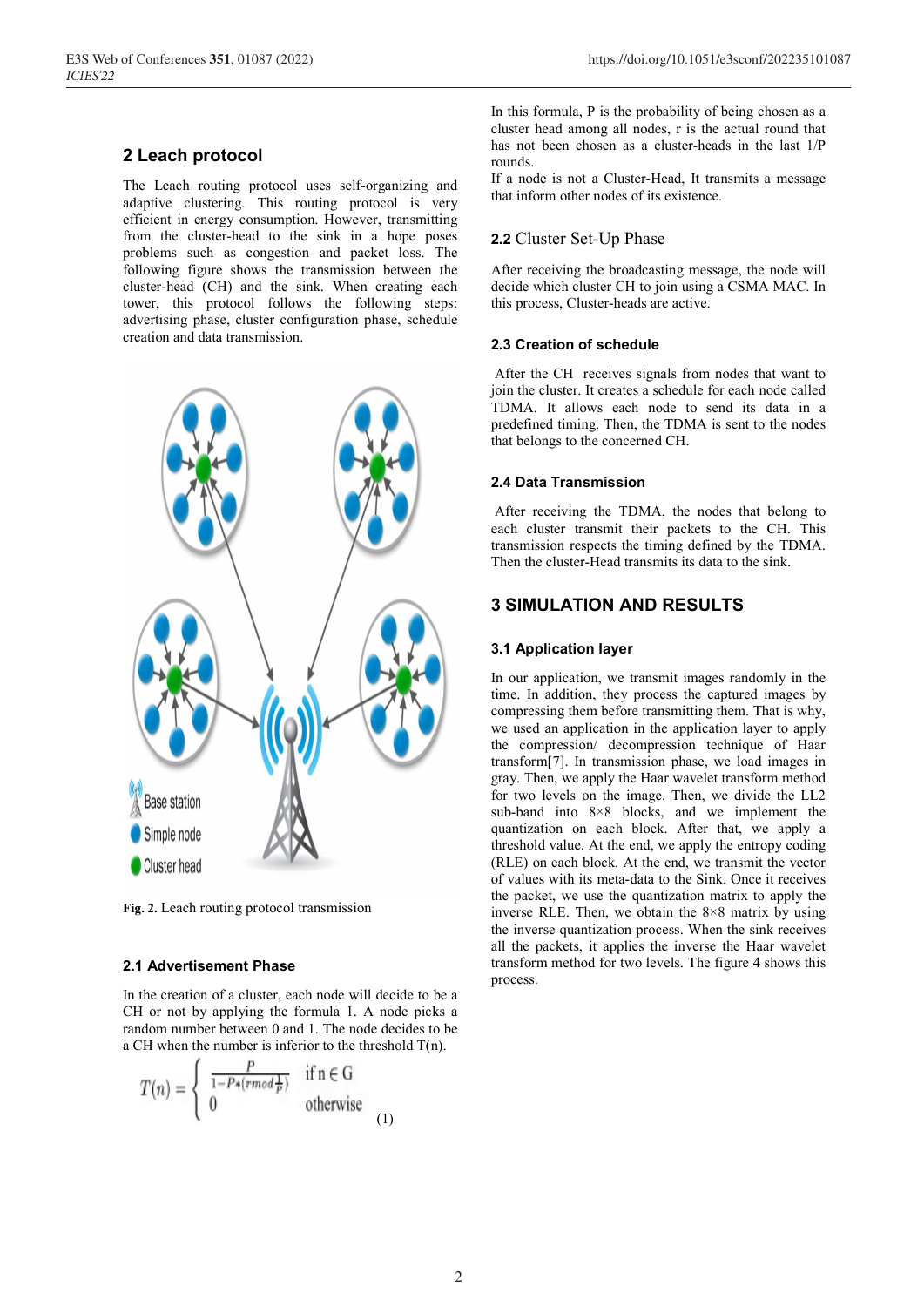



The figure 3 represents the DWT transform technique. This technique is illustrated by the figure 4.





#### **3.1 Analysis of simulation results**

In our work, we used Leach routing protocol to transmit compressed images using DWT. We simulated this protocol by using Omnet++\Castalia framework. This framework is characterized by implementing the radio model CC2240 [8]. The table 1 displays the parameters that we used in our simulations.

| Parameter                     | Value        |
|-------------------------------|--------------|
| Size of Image                 | 128x128      |
| Quantization percentage       | 85%          |
| Tpology size                  | $100x100$ m2 |
| Simulation time               | 2000 s       |
| Network size                  | 100          |
| Delay between sending packets | $0,1$ s      |
| Cluster head probability      | 0.05         |
| Number of simulations         | 20           |
| Initial energy power          | 30j          |
| Sink position                 | (0,0)        |
| MAC protocol                  | Tunable MAC  |



**Fig. 5.** Energy consumption of the network by period of 20s